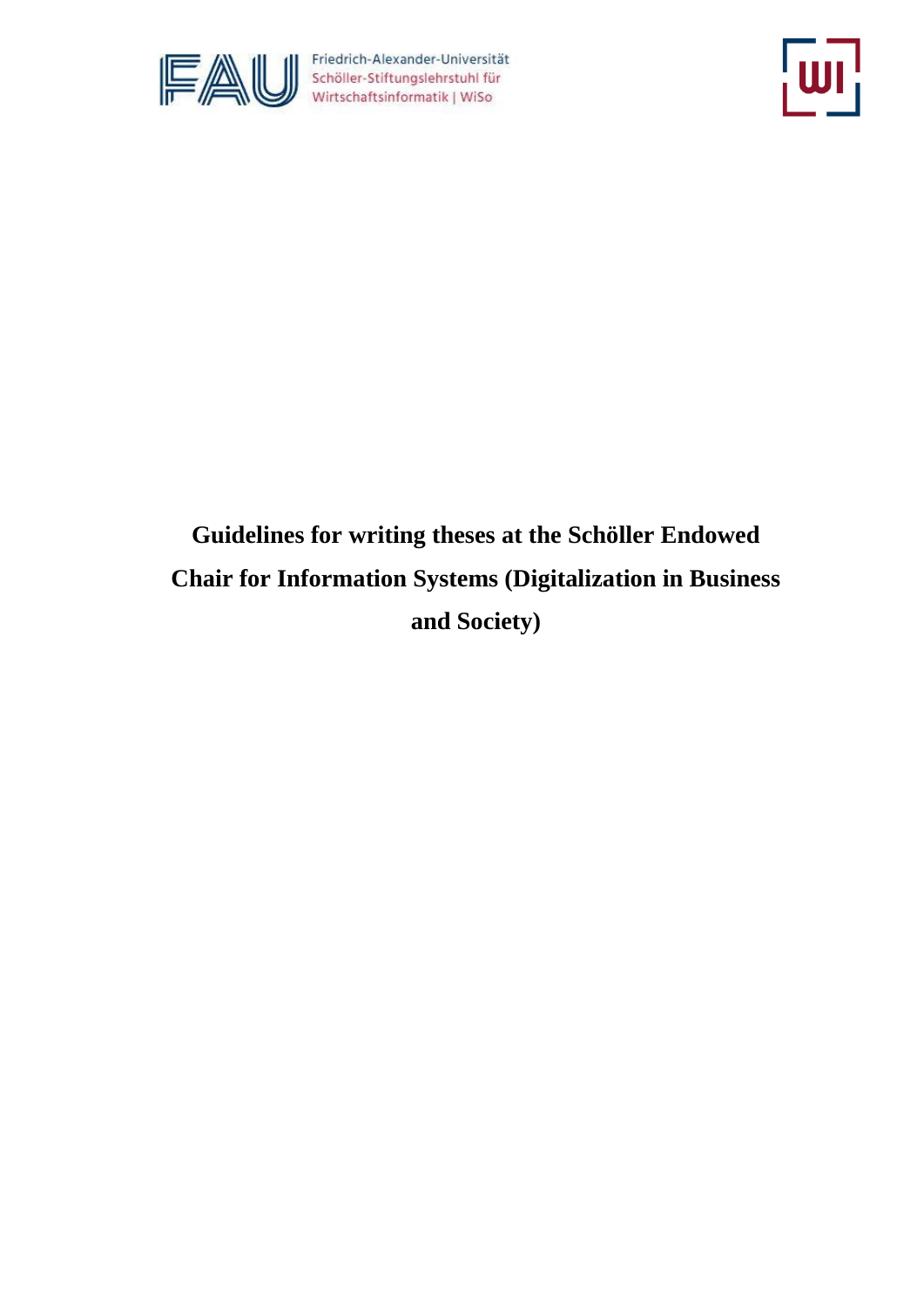#### <span id="page-1-0"></span>**Foreword**

Dear students,

Thank you for your interest in the theses offered by the Schöller Endowed Chair for Information Systems (Digitization in Business and Society). Irrespective of whether your thesis is a seminar paper, project paper, bachelor's or master's thesis, this guide is intended to answer the most urgent questions regarding the design of your thesis and to provide you with an initial point of reference.

This guideline is provided in addition to templates offered by the Institute for Writing Your Thesis (using Word or LaTeX). These have been carefully created for you so you can rely on the formatting guidelines it contains without having to make any additional adjustments. We would also like to point out that it is not intended to avoid any personal contact with your supervisor. However, it serves to keep non-content-related questions in these conversations as low as possible to be able to place the content of the work in the foreground. Nevertheless, your supervisor has the final word, so this guideline is intended to be a generalized recommendation only.

We are looking forward to working with you and wish you much success in your work.

The faculty of the Chair for Information Systems (Digitization in Business and Society).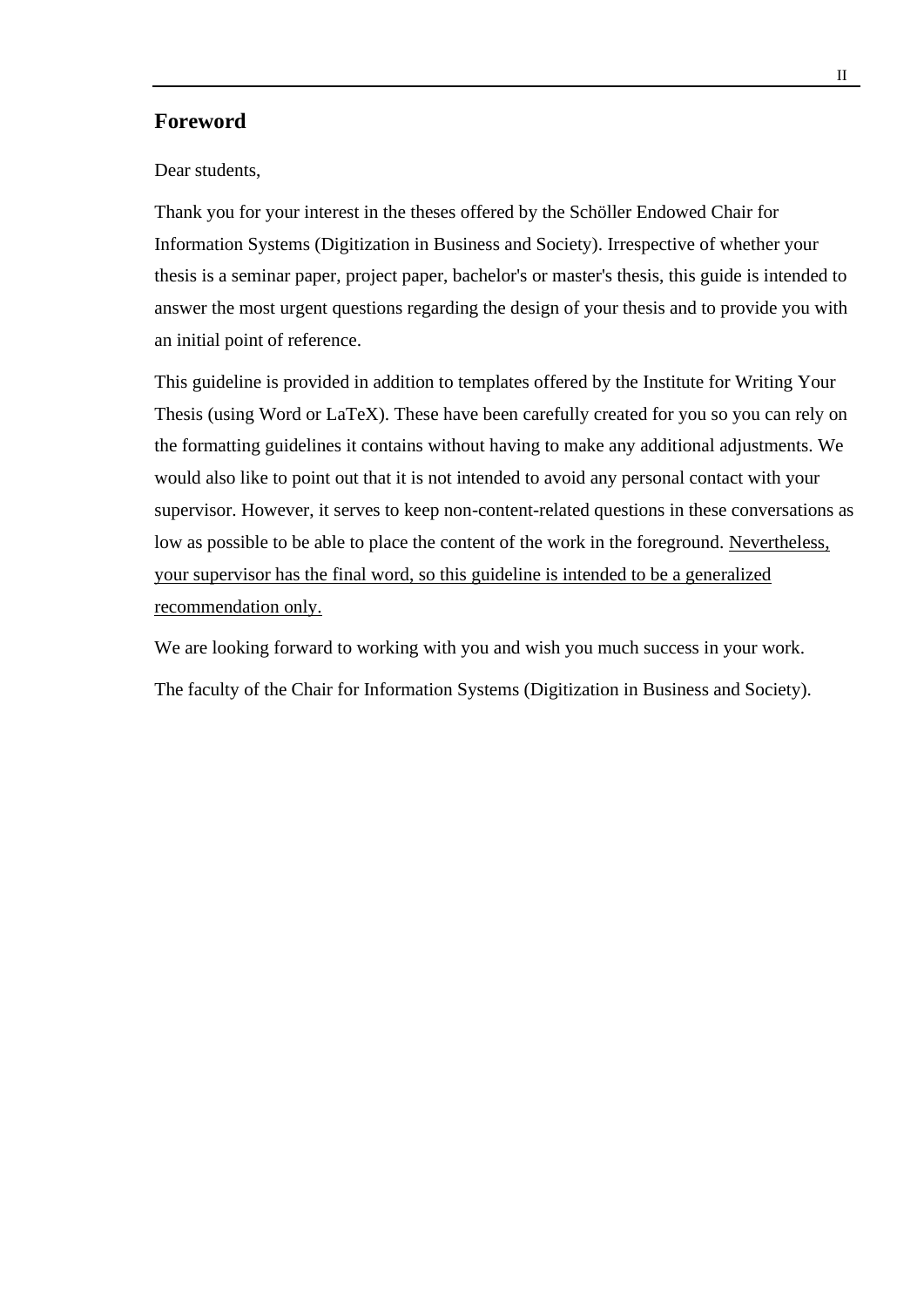# <span id="page-2-0"></span>**Table of Contents**

| 2.2 Font 3<br>3 |  |  |
|-----------------|--|--|
|                 |  |  |
|                 |  |  |
|                 |  |  |
|                 |  |  |
|                 |  |  |
|                 |  |  |
|                 |  |  |
|                 |  |  |
|                 |  |  |
|                 |  |  |
|                 |  |  |
|                 |  |  |
|                 |  |  |
|                 |  |  |
|                 |  |  |
|                 |  |  |
|                 |  |  |
|                 |  |  |
|                 |  |  |
|                 |  |  |
|                 |  |  |
|                 |  |  |
|                 |  |  |
|                 |  |  |
|                 |  |  |
|                 |  |  |
|                 |  |  |

# Remark

The table of contents is preformatted in the template of the institute and should be retained. To update it, right-click in the table of contents and then click on "Update fields".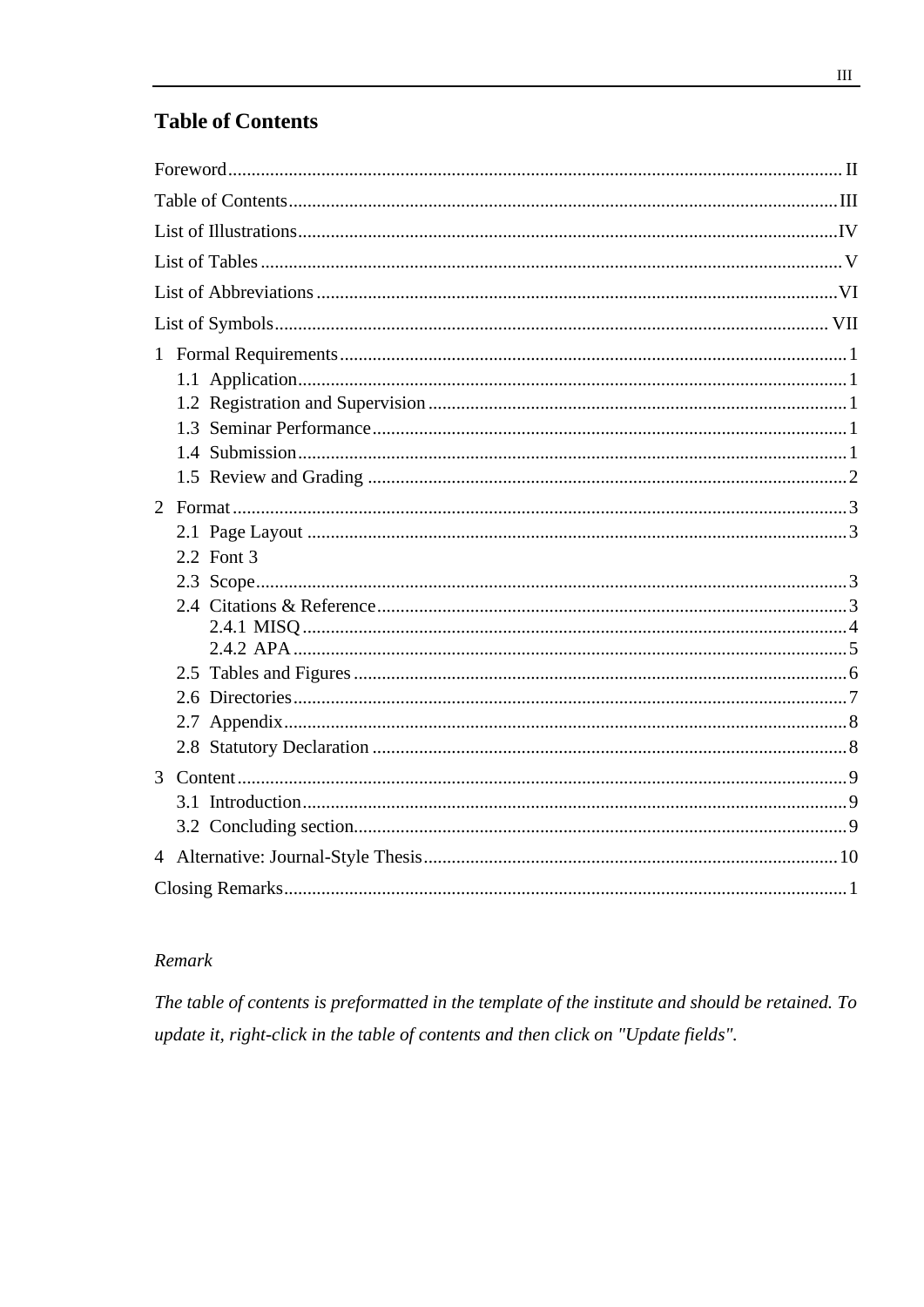# **List of Illustrations**

|--|

# *Remark*

*The list of illustrations is preformatted in the template of the institute and should be retained. To update it, right-click in the table of contents and then click on "Update fields."*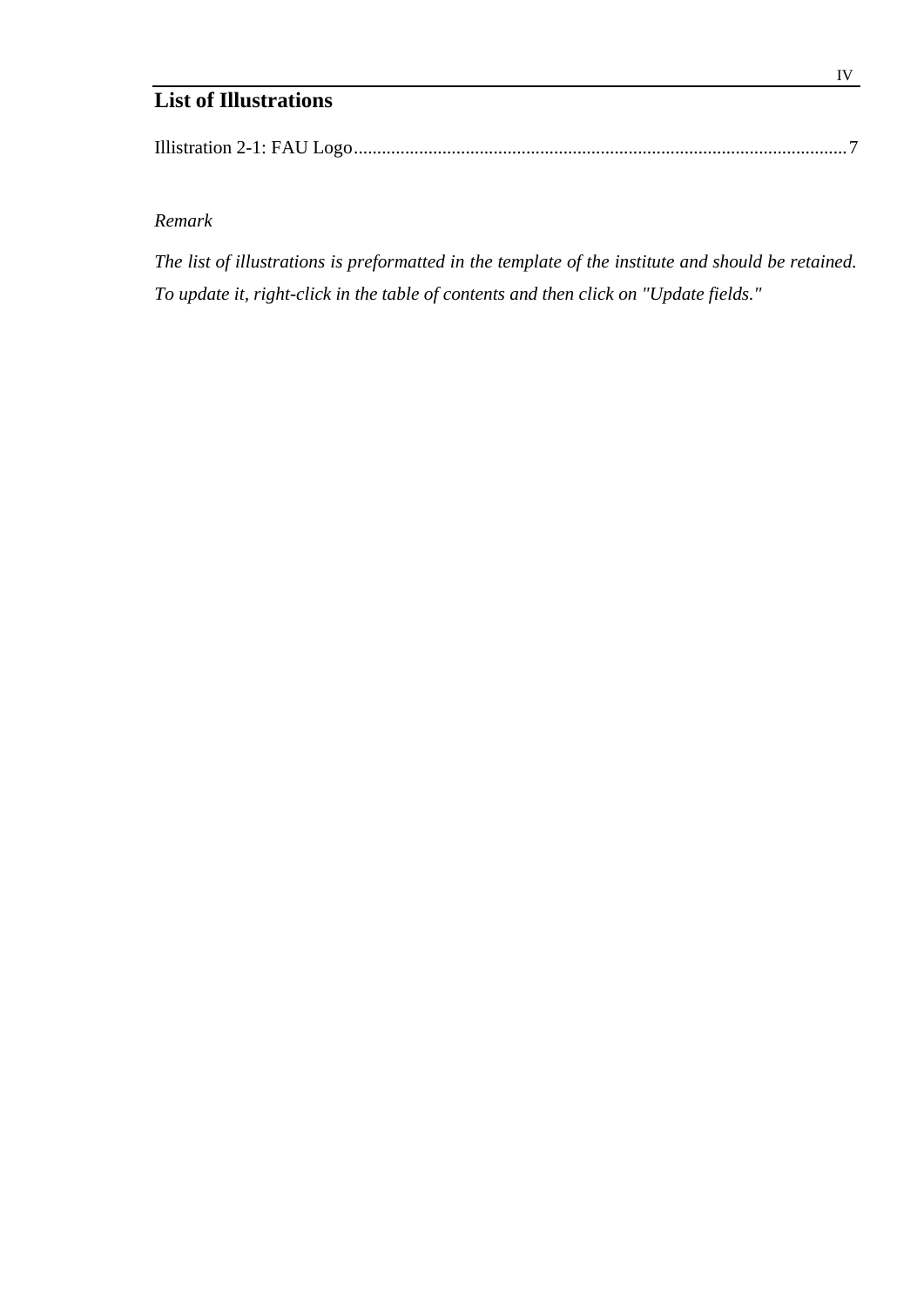# <span id="page-4-0"></span>**List of Tables**

# *Remark*

*The list of tables is preformatted in the template of the institute and should be retained. To update it, right-click in the table of contents and then click on "Update fields". If no tables are used in your scientific paper, the list of tables must be removed.*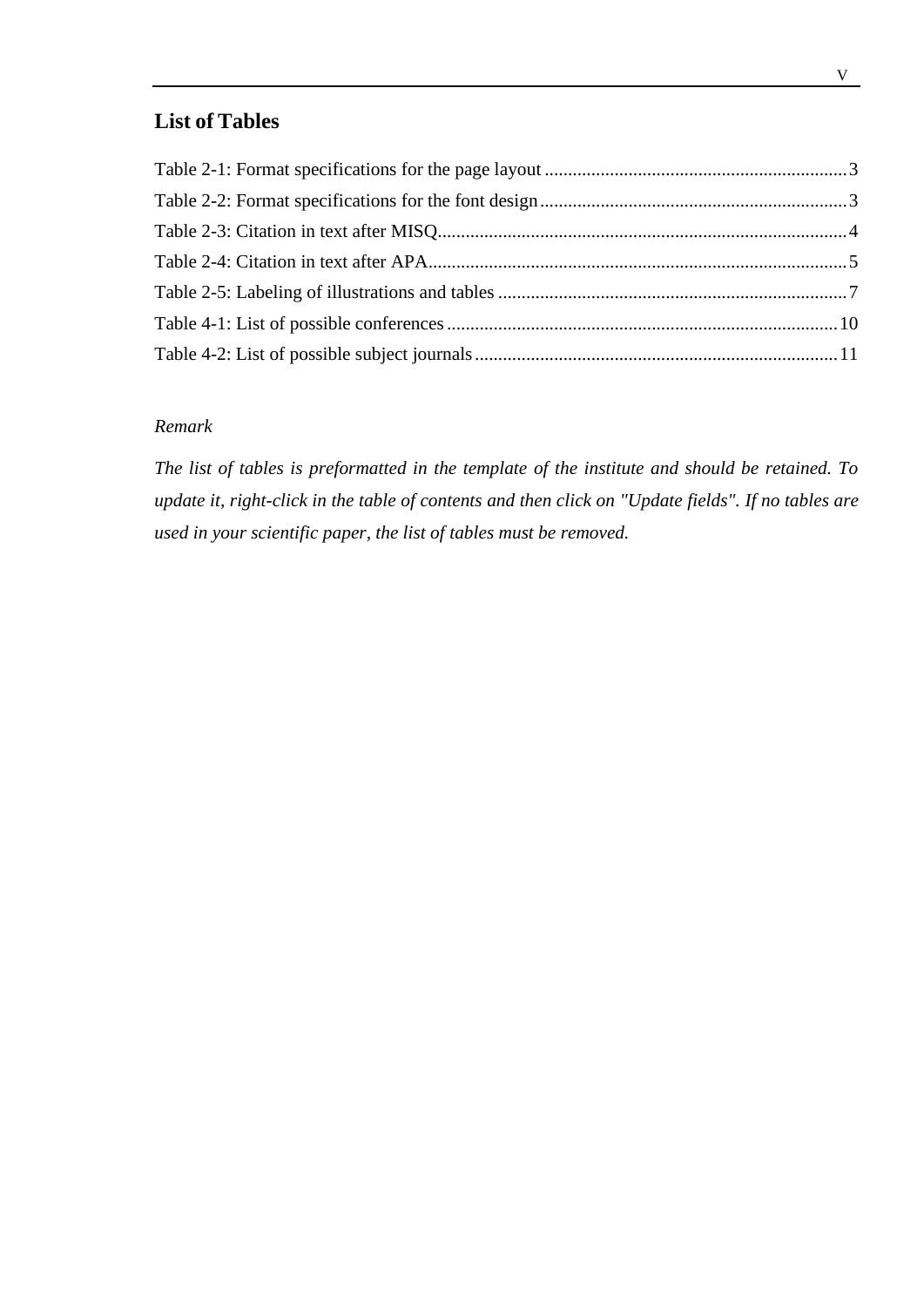# <span id="page-5-0"></span>**List of Abbreviations**

| API         | <b>Application Programming Interface</b> |
|-------------|------------------------------------------|
| <b>CCG</b>  | Central for Co-organization              |
| <b>CRM</b>  | <b>Customer Relationship Management</b>  |
| dpi         | dots per inch                            |
| <b>EAN</b>  | <b>European Article Numbering</b>        |
| <b>IaaS</b> | Infrastructure as a Service              |
| <b>JSON</b> | Javascript Object Notation               |
| VBA         | <b>Visual Basic for Applications</b>     |

#### *Remark*

*The list of abbreviations includes all abbreviations that are not commonly used or are not listed in the dictionary. Abbreviations such as "etc.", "e.g." and "i.e." do not require a definition and therefore do not belong in the list of abbreviations. All abbreviations separated in this way must be marked throughout the document with a protected space ([Ctrl]+[Shift]+[Space]). The protected space becomes recognizable as "°" after pressing the "¶" button in the toolbar.*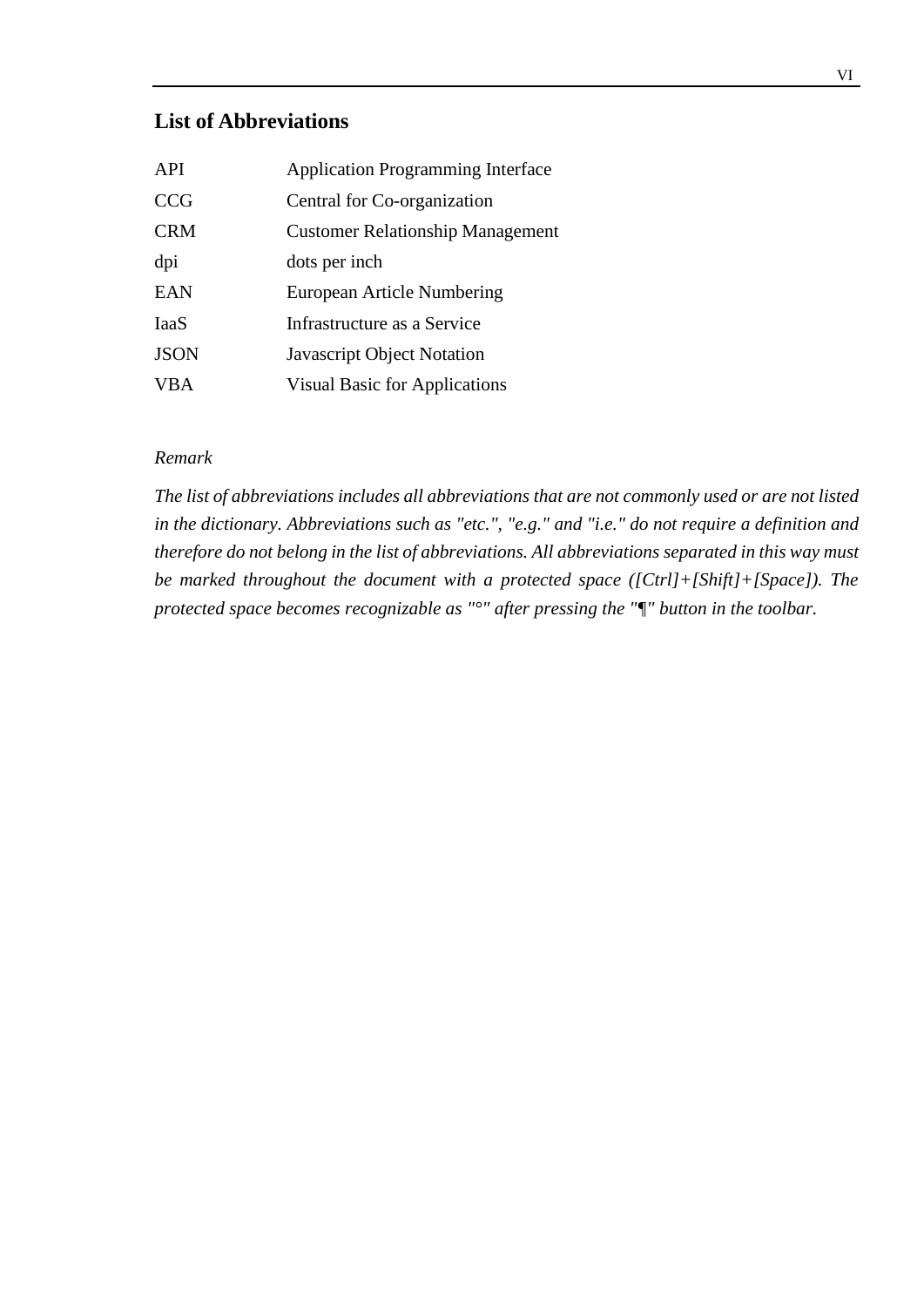# <span id="page-6-0"></span>**List of Symbols**

| a <sub>0</sub> | Acquisition payment in $t = 0$                         |
|----------------|--------------------------------------------------------|
| $\mathbf C$    | Net present value                                      |
| dt             | Surplus of deposits in relation to t                   |
| $\mathbf{i}$   | Calculated interest rate                               |
| n              | Expected life-cycle                                    |
| q              | Interest factor $1 + i$                                |
| rs             | Distance of the step s in cm from the edge of the page |
| <sub>S</sub>   | Step index                                             |
| t              | Period index                                           |

# *Remark*

*The (selected) entries can be sorted using the Sort function in Word. You can find it in the "Start" tab under "Paragraph". A list of symbols is not necessarily required in every scientific paper.*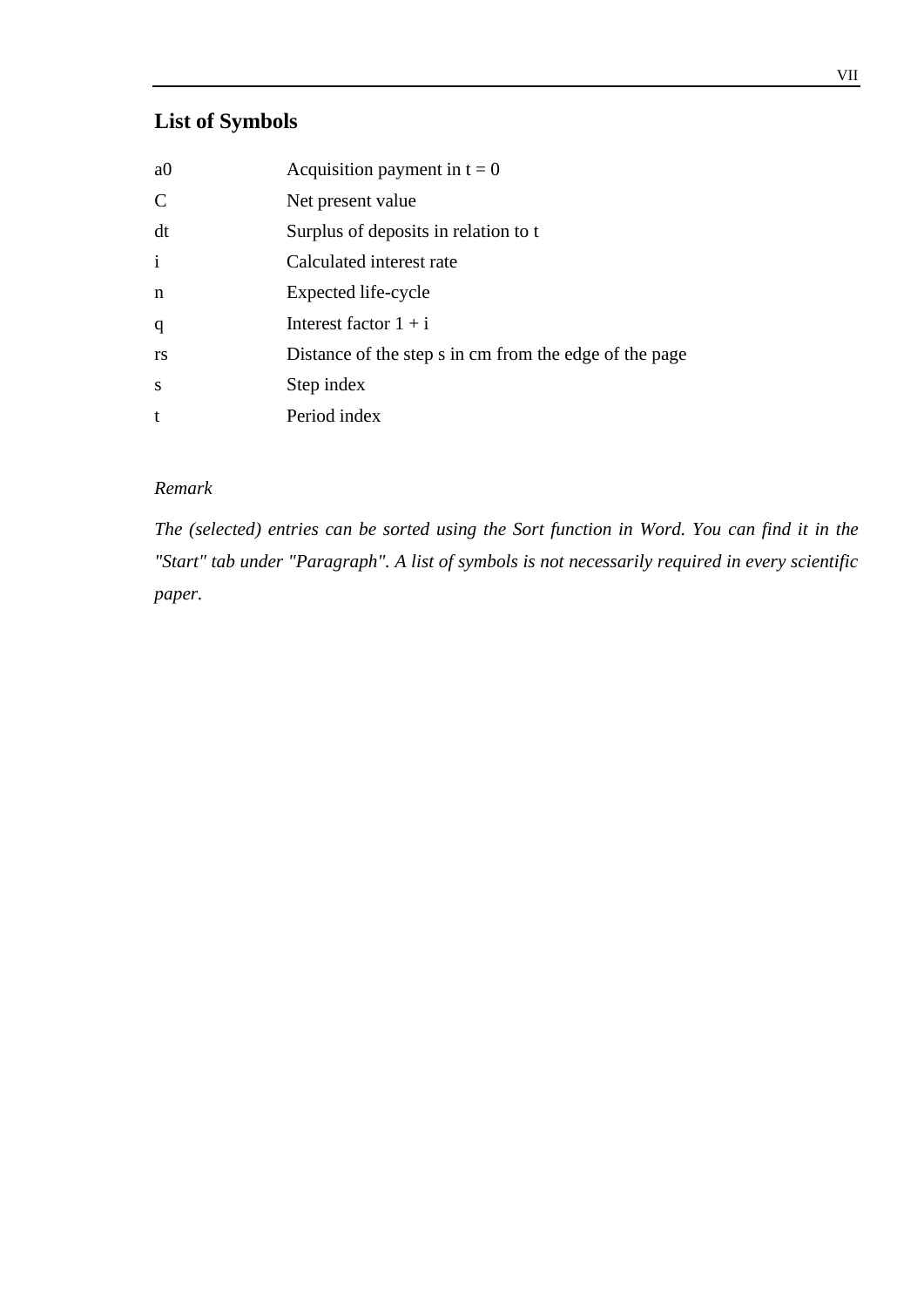# <span id="page-7-0"></span>**1 Formal Requirements**

#### <span id="page-7-1"></span>**1.1 Application**

First, please make sure that you meet the necessary requirements for writing a scientific paper at the chair. The examination regulations of your degree program are decisive; if necessary, the chair can also define its own requirements, which you can then find on our website. However, the student is solely responsible for ensuring that the thesis can be credited to his or her own studies.

Subsequently, you can choose one or more of the advertised topics. Apply for this with the required documents. Alternatively, you can also apply to write on a topic of your choice as long as it fits the research area of our chair. You will find the necessary information on the chair's homepage.

#### <span id="page-7-2"></span>**1.2 Registration and Supervision**

Should you receive an acceptance for a topic, your supervisor will subsequently take over the registration of the thesis for you. The supervisors reserve the right to require the preparation of an exposé or a comparable performance before the registration of the thesis. The start of the thesis is (subject to deviating regulations of examination regulations) in principle possible during the entire semester. Please coordinate the processing time, especially about the desired end date, with your supervisor.

Please make the necessary documents available to your supervisor in advance before each meeting with your supervisor. Simply bringing the documents to be discussed to the appointment makes careful preparation impossible and is also inefficient.

#### <span id="page-7-3"></span>**1.3 Seminar Performance**

If your examination regulations provide for an accompanying seminar service, we ask you to inform your supervisor at the beginning. They will then inform you about the exact modalities at the Chair.

#### <span id="page-7-4"></span>**1.4 Submission**

The submission of your thesis is subject to the requirements of your examination regulations. Please note, print copies must be printed single-sided and be firmly bound with an adhesive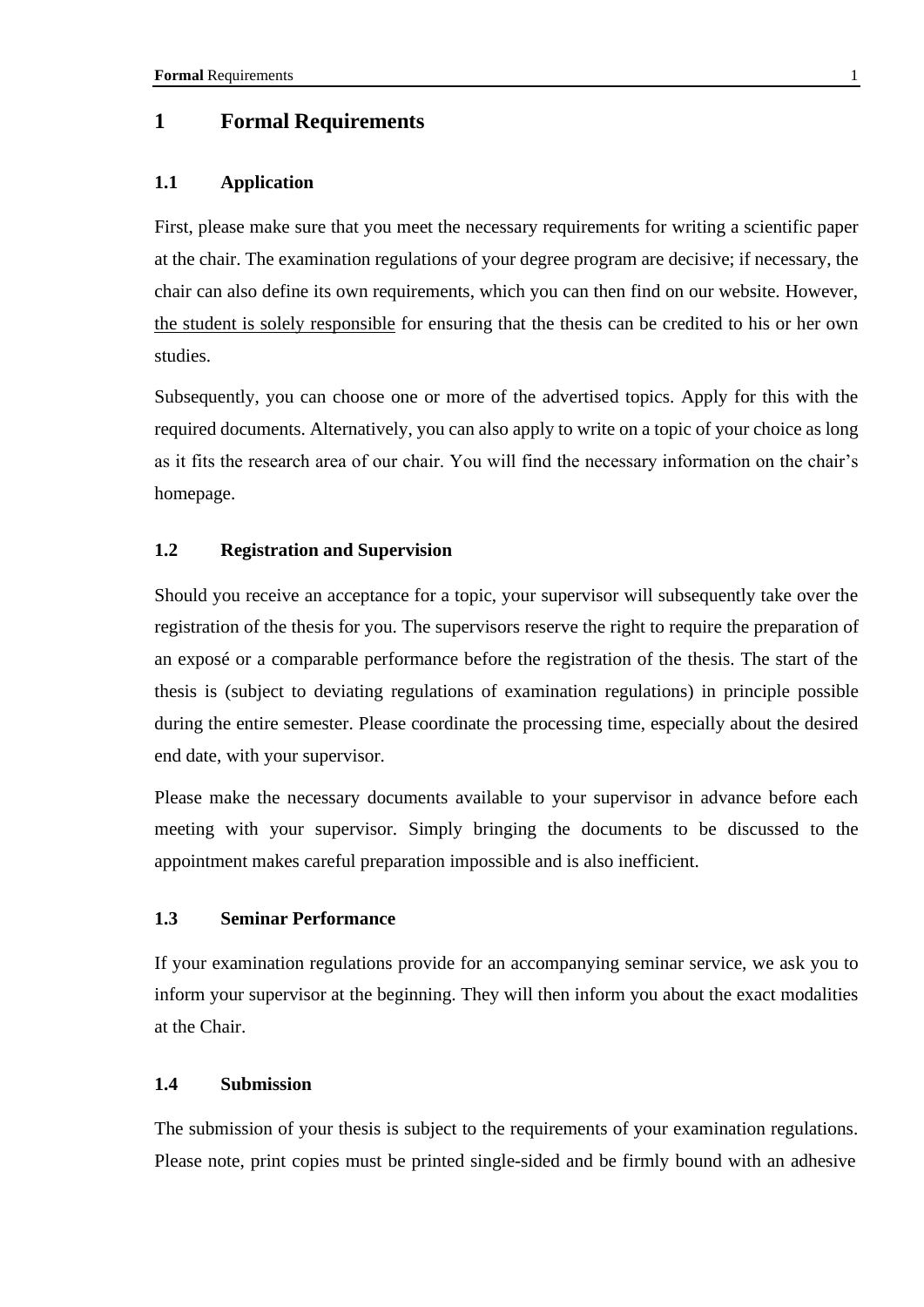binding. Spiral binding is not permitted. Together with the printed copies, you must submit your thesis in electronic form as a Word or LaTeX document and in PDF format, and all your associated data (e.g., interview recordings and transcripts). You will be notified of the last possible submission date by the Examinations Office. If you submit your work by mail, the postmark will count as the submission date. Be sure to allow enough time for proofreading, printing, and binding of the paper before submitting it.

#### <span id="page-8-0"></span>**1.5 Review and Grading**

It usually takes up to six weeks to evaluate your work after submission. However, the date on the certificate is the date of submission and not the date on which the grade was announced. If, for an urgent reason, you require confirmation of submission or successful completion before the correction is completed, please discuss this with your supervisor.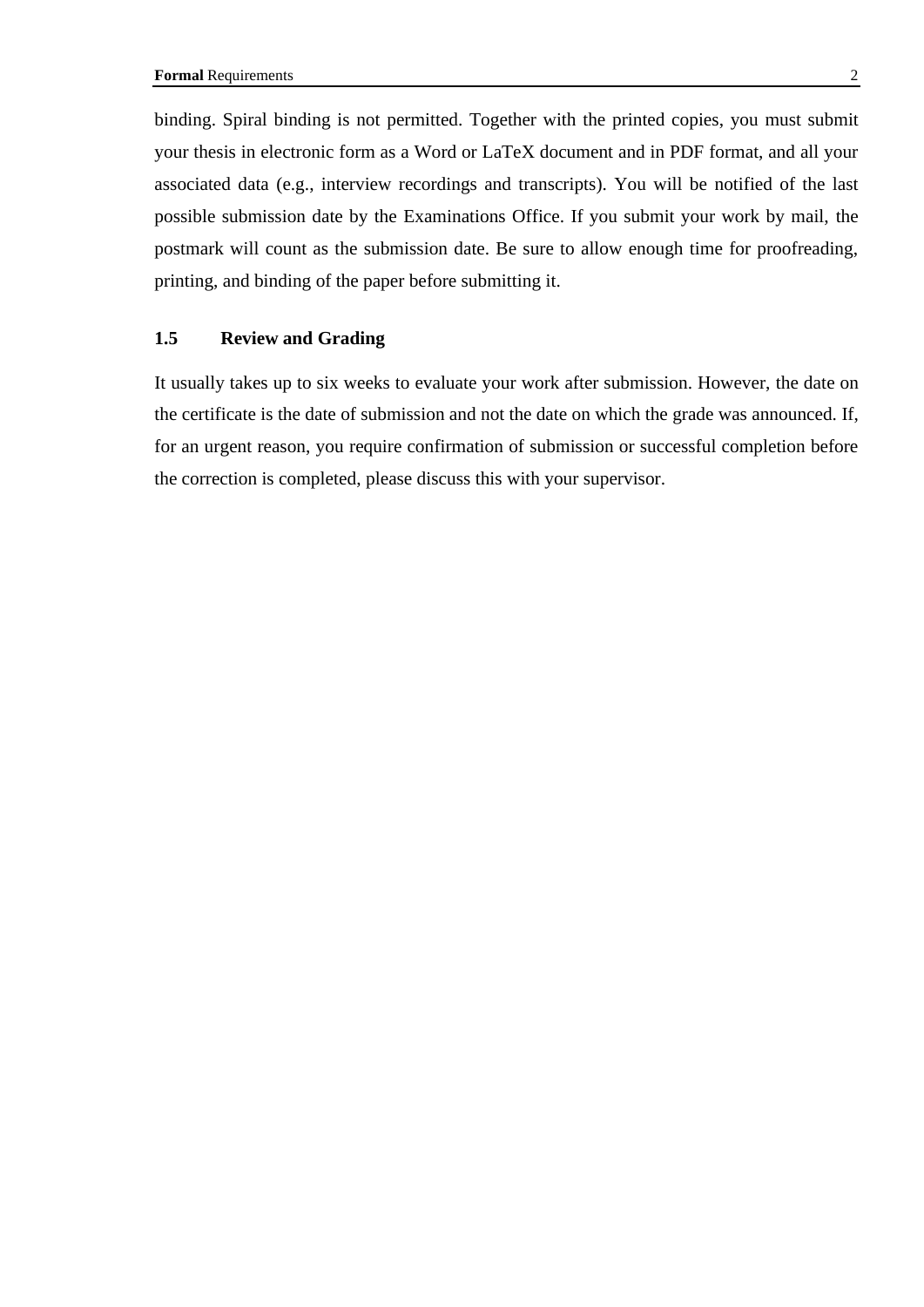# <span id="page-9-0"></span>**2 Format**

### <span id="page-9-1"></span>**2.1 Page Layout**

Follow the formal specifications for the page layout:

Table 2-1: Format specifications for the page layout.

| Line spacing | Page margins          | <b>Alignment</b>     | Page numbers       |
|--------------|-----------------------|----------------------|--------------------|
| 1.5 Lines    | Left $3.5 \text{ cm}$ | <b>Justification</b> | Directories: Roman |
|              | Right $1,5$ cm        |                      | numerals           |
|              | Top $&$ Bottom 2,5 cm |                      | Text pages: Arabic |
|              |                       |                      | numerals           |

Source: Own Illistration

These values are already preset in the templates provided by the institute.

#### **2.2 Font**

Follow the formal specifications for the font design:

Table 2-2: Format specifications for the font design

| Font type       | <b>Font size</b> | Font size for                 | Font size for | Font size for |
|-----------------|------------------|-------------------------------|---------------|---------------|
|                 |                  | <i>illistrations</i>          | tables        | footnotes.    |
| Times New Roman | 12pt             | 10 <sub>pt</sub>              | 10pt          | 8pt           |
|                 |                  | Source: Original Illistration |               |               |

Please use the provided format styles. In Word you will find templates in the tab "Start" under "Styles". There are templates for every imaginable use case (headings in three levels, footnotes, tables, continuous text, etc.), in which you can use to help structure your work.

These values are already preset in the templates provided by the institute.

#### <span id="page-9-2"></span>**2.3 Scope**

Please consult with your supervisor regarding the length of your thesis.

#### <span id="page-9-3"></span>**2.4 Citations & Reference**

Every time you reproduce someone else's ideas, you must identify them in the form of a quotation. Citations must not contain any content and/or meaning other than that given by the author of the original work. Correct citation is a main formal criterion in the preparation of a scientific paper.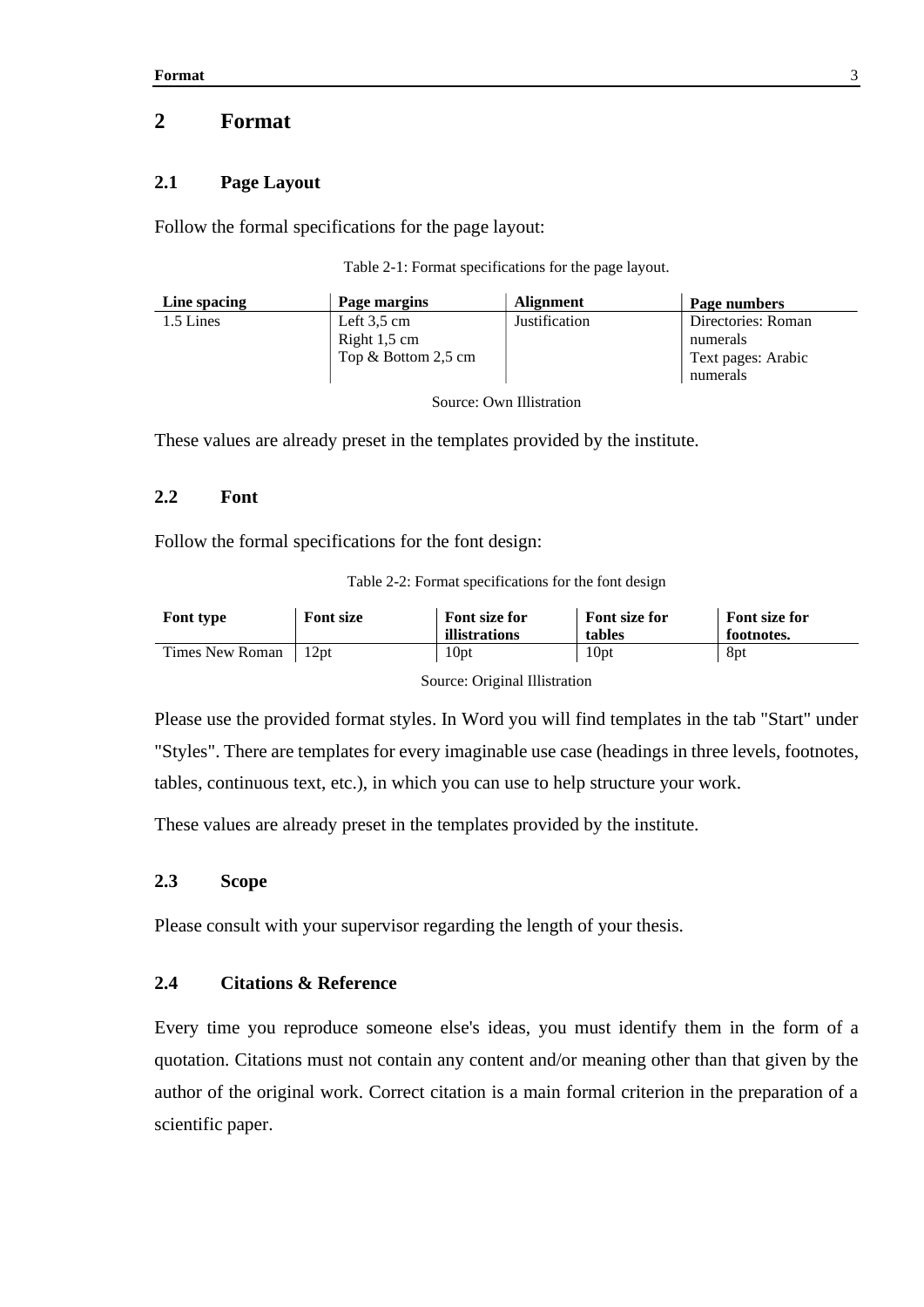A distinction is made between direct and indirect citations, and the former should be the exception. If they are necessary, they are indicated by quotation marks. Direct quotations must be identical to the original text but can be interrupted by three dots (...) to fit grammatically into the context. In addition, this way it is possible to omit the intermediate parts of the quotation that are irrelevant for your purpose. Likewise, you may expand the content of the citation in individual cases, which should be indicated by square brackets [...].

Please consult with your supervisor regarding the citation style which is most appropriate for you. Usually the citation styles "MISQ" or "APA" are used. In either case, the source is always in parentheses at the end of each citation, not in the footnotes. Overall, it is mandatory to use references, but the choice between which one to use is up to you.

#### <span id="page-10-0"></span>**2.4.1 MISQ**

When using MISQ, the following format must be followed:

| <b>Number of authors</b>       | <b>Documentation in the Text</b>   | Example(s)                     |
|--------------------------------|------------------------------------|--------------------------------|
| One author                     | (Last name author year, page)      | (Smith 2003, S. 17)            |
|                                | numbers)                           |                                |
| Two authors                    | (Last name author A and last name) | (Chenhall and Romano 1989, S.  |
|                                | author B year, page numbers)       | $17-20$                        |
| Three or more authors          | (Last name author A et al. year,   | (Morck et al. 1990, S. 39-41)  |
|                                | page numbers)                      |                                |
| More than 5 authors            | (Last name author A et al. year,   | (Smith et al. 2005, S. 43)     |
|                                | page numbers)                      |                                |
| More papers with the same year | (Last name author(s) year letter,  | (Chenhall and Romano 1989a, S. |
|                                | page numbers)                      | $17-20$                        |
|                                |                                    | (Chenhall and Romano 1989b, S. |
|                                |                                    | 43f.                           |

Table 2-3: Citation of Text in MISQ

Source: Original Illistration

The following format must be adhered to:

- If the quotation refers only to a specific page or is a literal quotation, the page must be included. Example: (Smith 2003, p. 17).
- If the quotation refers to two consecutive pages, this should be marked with "f.". Example: (Jones et al. 1995, p. 17f.).
- If the citation refers to several consecutive pages, these must be explicitly stated. The use of "ff. is not permitted. Example: (Chenhall and Romano 1989, p. 17-20).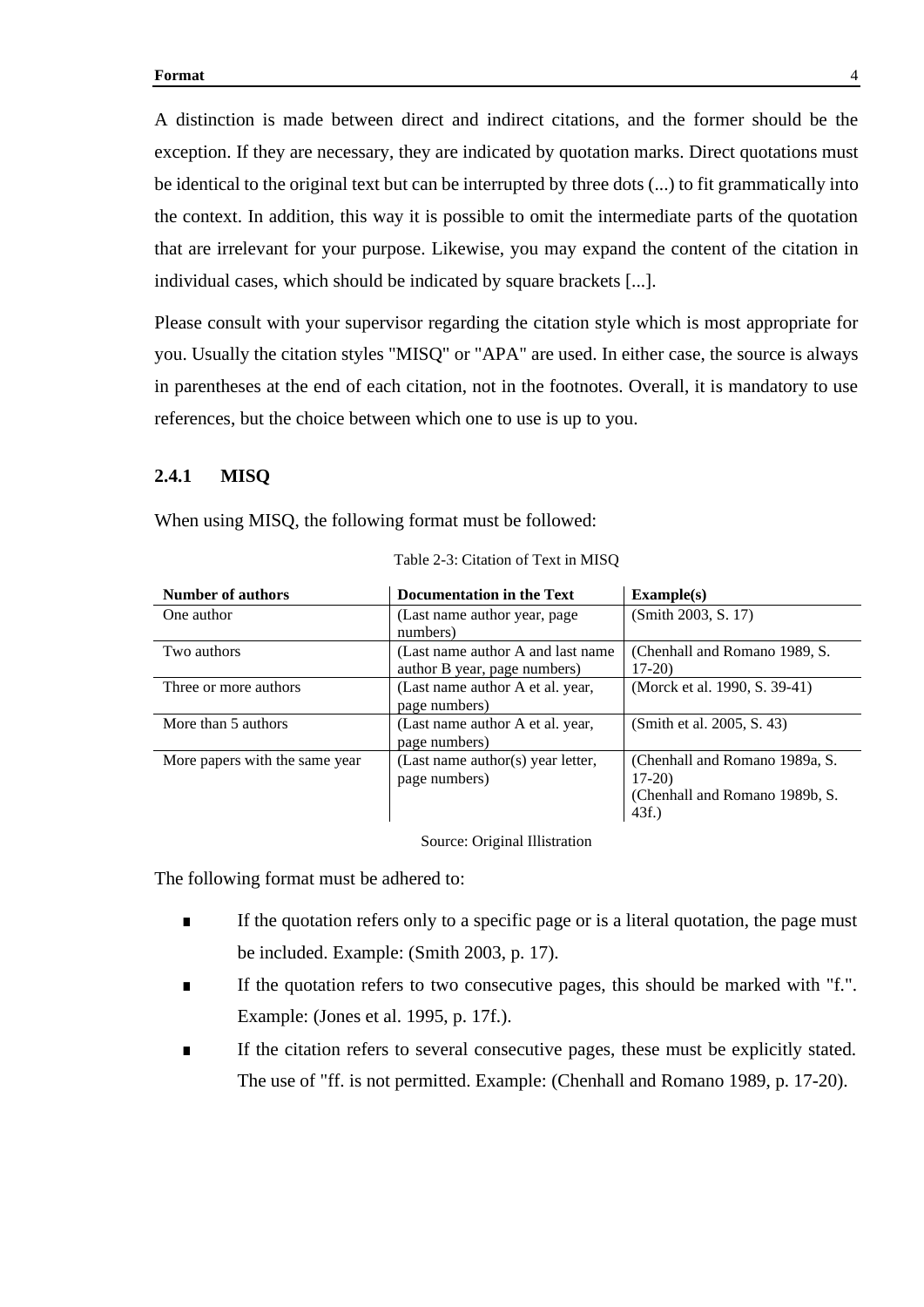The listing in the bibliography must be complete. All references listed in the text must appear in the index and vice versa. When formatting the bibliography, you can use the following examples as a guide:

- Ackoff, R. L. 1961. "Management Misinformation Systems," *Management Science* (14:4), December, S. 147-156.
- Bonini, C. P. 1963. *Simulation of Information and Decision Systems in the Firm*, Englewood Cliffs, NJ: Prentice-Hall.
- Chenhall, R. H., and Romano, C. A. 1989. "Formal Planning and Control Presence and Impact on the Growth of Small Manufacturing Firms," in *Job Generation by the Small Business Sector in Australia*, W. C. Dunlop and A. J. Williams (Hrsg.), Newcastle: Institute of Industrial Economics, S. 71-89.

#### <span id="page-11-0"></span>**2.4.2 APA**

There are several versions of the APA style, but they differ only slightly. The current one is APA 7th, but APA 6th is still a very common format in scientific literature. Please coordinate with your supervisor on this.

When using APA, the following format must be adhered to:

| <b>Number of authors</b>       | <b>Documentation in the Text</b>                                   | Example(s)                                                           |
|--------------------------------|--------------------------------------------------------------------|----------------------------------------------------------------------|
| One Author                     | (Author's last name Year, page<br>number)                          | (Smith, 2003, S. 17)                                                 |
| Two Authors                    | (Last name author $A \&$ last name<br>author B, year, page number) | (Chenhall & Romano, 1989, S. 17-<br>20)                              |
| More than two authors          | (Last name author A et al, year,<br>page number)                   | (Smith et al., 2005, S. 43)                                          |
| More papers with the same year | (Last name(s) of author(s), year<br>and letter, page number)       | (Chenhall & Romano, 1989a, S. 8)<br>(Chenhall & Romano, 1989b, S. 4) |

| Table 2-4: Citation of text in APA |  |  |  |
|------------------------------------|--|--|--|
|------------------------------------|--|--|--|

Source: Original Illustration

Also here applies:

■ If the quotation refers only to a specific page or is a literal quotation, the page must be included. Example: (Smith, 2003, p. 17).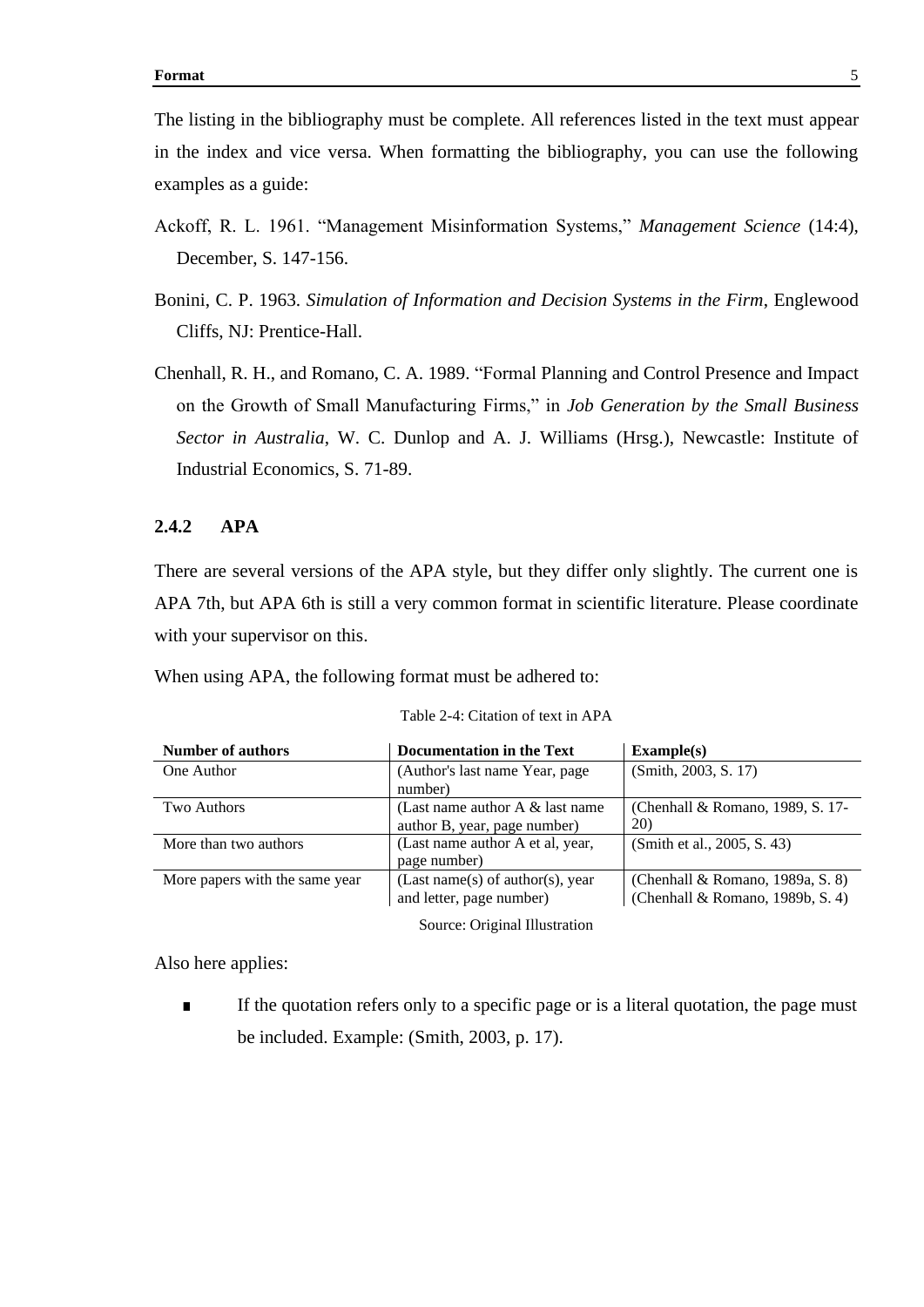- If the quotation refers to two consecutive pages, this should be marked with "f.". Example: (Jones et al., 1995, p. 17f.).
- If the citation refers to several consecutive pages, these must be explicitly stated. The use of "ff. is not permitted. Example: (Chenhall & Romano, 1989, p. 17-20).

The listing in the bibliography must again be complete. All references listed in the text must appear in the index and vice versa. When formatting the bibliography, you can use the following examples as a guide:

- Balocco, R., Miragliotta, G., Perego, A., & Tumino, A. (2011). RFId adoption in the FMCG supply chain: An interpretative framework. *Supply Chain Management: An International Journal, 16*(5), 299-315.
- Coll, R. K., & Lajium, D. (2011). Modeling and the future of science learning. In M. S. Khine & I. M. Saleh (Hrsg.), *Models and modeling in science education: Vol. 6. Models and modeling: Cognitive tools for scientific enquiry* (S. 3-22). Dordrecht: Springer.
- Schierenbeck, H., & Wöhle, C. B. (2012). *Grundzüge der Betriebswirtschaftslehre* (18. Aufl.). München: Oldenbourg.

#### **2.5 Tables and Figures**

Figures and tables serve to illustrate and/or clarify issues discussed in the text. The most important results of your work should therefore always be deepened or clearly summarized in a figure or table. It is essential that you explain all parts of a figure in the text or that you explicitly refer to the figure in the text. If you only need part of a graphic for your argumentation, it is advisable to adapt the figure accordingly.

Illustrations should always be created or traced yourself (e.g. with PowerPoint) and not scanned, as the process of scanning is usually detrimental to quality. There is no objection to the (partial) adoption of figures from e-books or electronically published journal articles.

Figures and tables are to be numbered consecutively in Arabic font with respect to the first level of outline. This means that the first table in chapter 3 is titled "Table 3-1: (...)", the second "Table 3-2: (...)" and so on. Word does this for you automatically with the "Insert Label" function in the "References" tab; all you must do when you make changes is adjust the numbers by right-clicking on them and using the "Update Fields" function.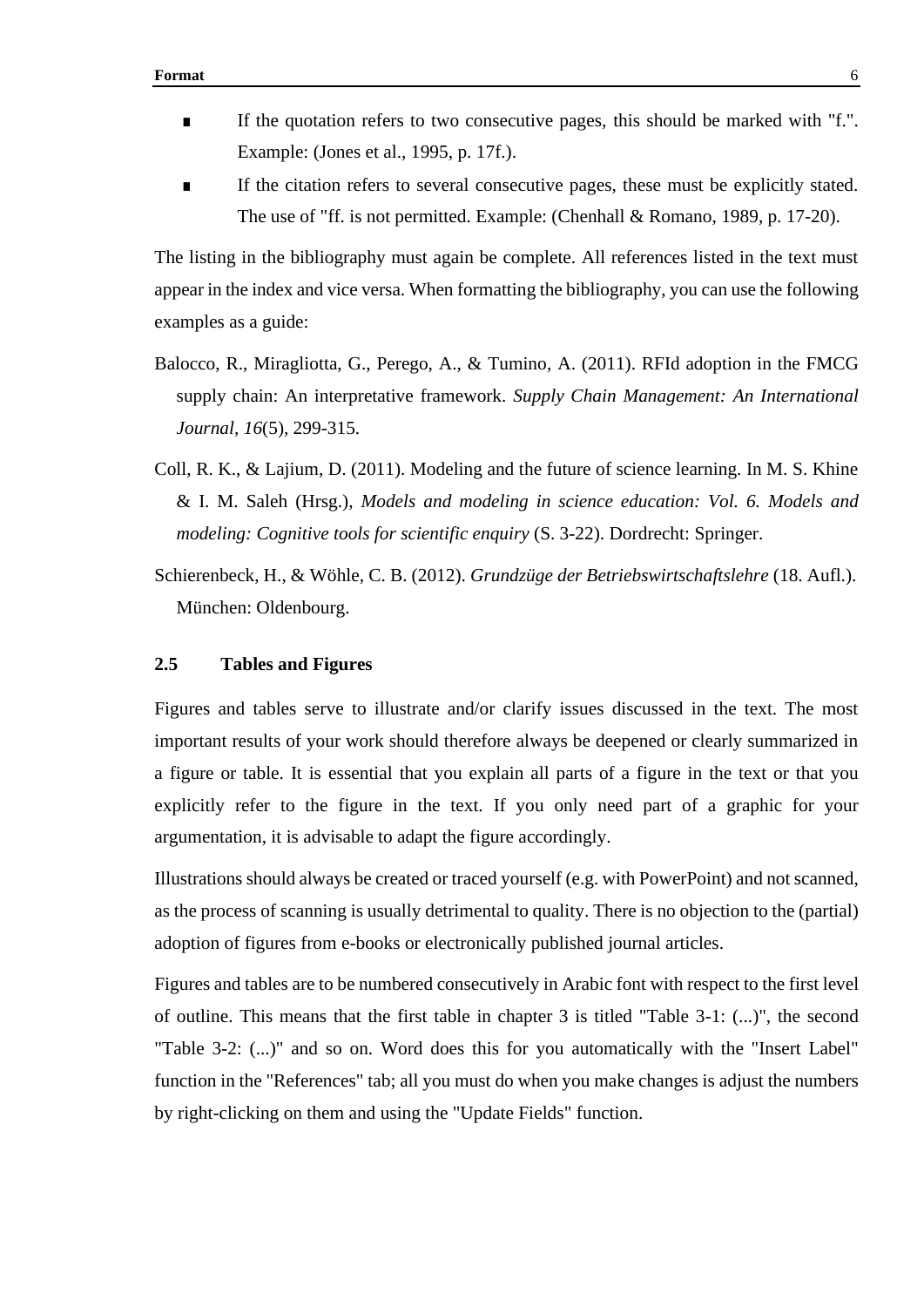Also, make sure that your figures and tables are labeled in a meaningful and self-explanatory way. Two figures created in the same or comparable notation should also use the same font size.

Abbildung 2-1: FAU Logo



Friedrich-Alexander-Universität Erlangen-Nürnberg

#### Source: [...]

When indicating the sources of your figures or tables, please follow Table 2-5.

| <b>Type of adoption</b>      | Source provider in MISQ        | Source provider in APA          |
|------------------------------|--------------------------------|---------------------------------|
| Unchanged adoption           | Source: Smith 2003, S. 17      | Source: Smith, 2003, S. 17      |
| When modifying a graphical   | Source: In reference to Smith  | Source: In reference to Smith,  |
| representation               | 2003, S. 17                    | 2003, S. 17                     |
| Own representation, which is | Source: Original figure with   | Source: Original figure with    |
| based on source content, but | reference to Smith 2003, S. 17 | reference to Smith, 2003, S. 17 |
| which is not shown as a      |                                |                                 |
| figure/table in the source.  |                                |                                 |
| Original Table/Figure        | Source: Original Figure        | Source: Original Figure         |

Table 2-5: Labeling of figures and tables

#### **2.6 Directories**

List of contents, list of figures, and list of references must be integrated; the creation of a list of tables, abbreviations, and/or symbols is only necessary if tables, abbreviations, and/or symbols are used. The necessary instructions for creating and formatting these lists can be found in the sample lists at the beginning of this guide.

Your bibliography deserves special attention. There, you must list all sources you have used in your paper in alphabetical order by author name. If you cite several works of an author, then arrange their sources in the bibliography chronologically by year of publication. If you cite several sources of the same author with the same year of publication, then list them with letters in ascending order (see chapter 2.5). Do not categorize the entries according to the type of works cited.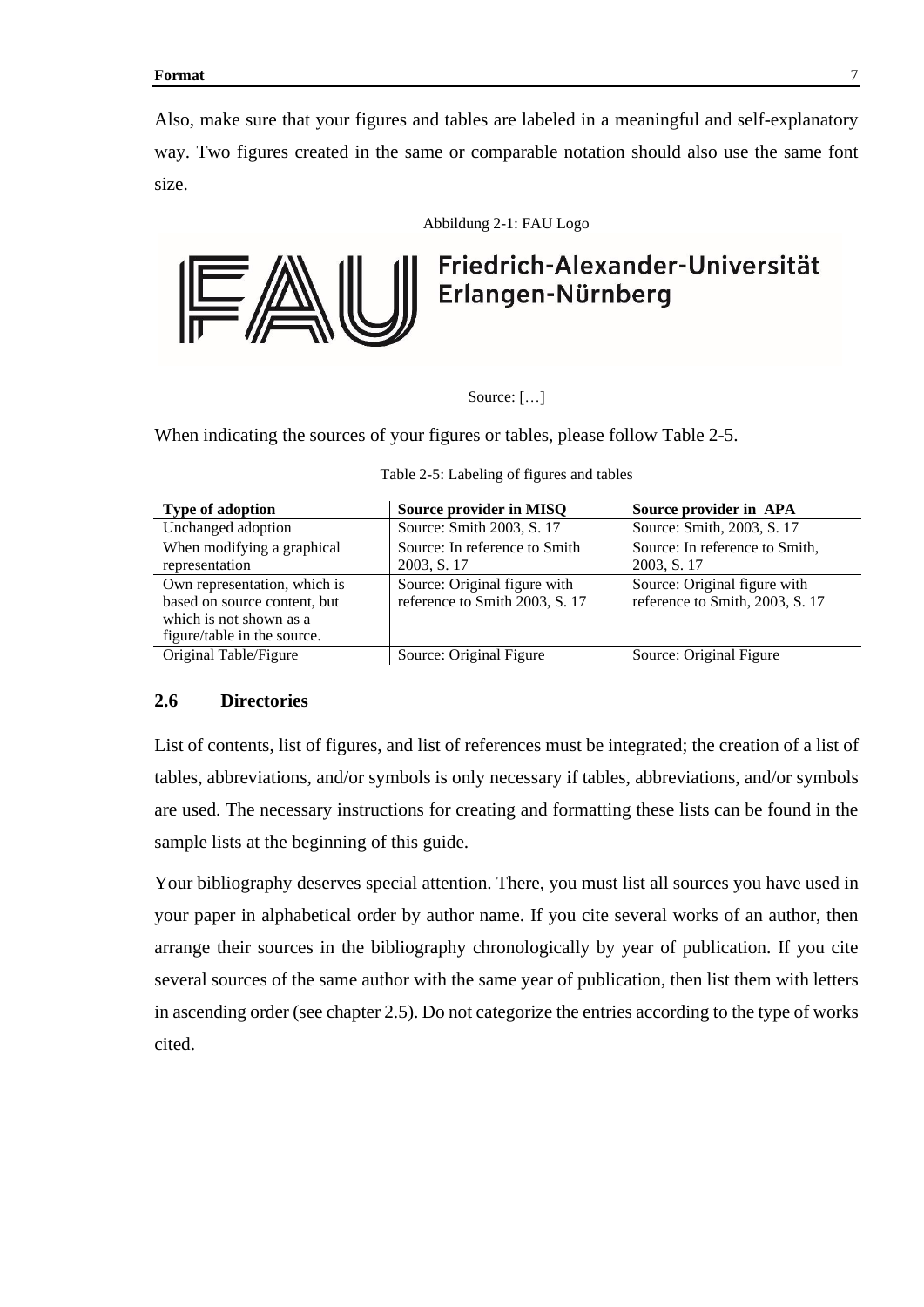### **2.7 Appendix**

An appendix is not absolutely necessary. However, if you have created more extensive graphics, tables, questionnaires or similar, which are important for your work, but would disturb the reading flow in the text part, then you can present these materials in the appendix.

#### **2.8 Statutory Declaration**

You must conclude your work with a declaration of non-plagiarism, which you have to sign by hand. This declaration is already available in the templates provided by the institute and only requires your signature with your current location and date.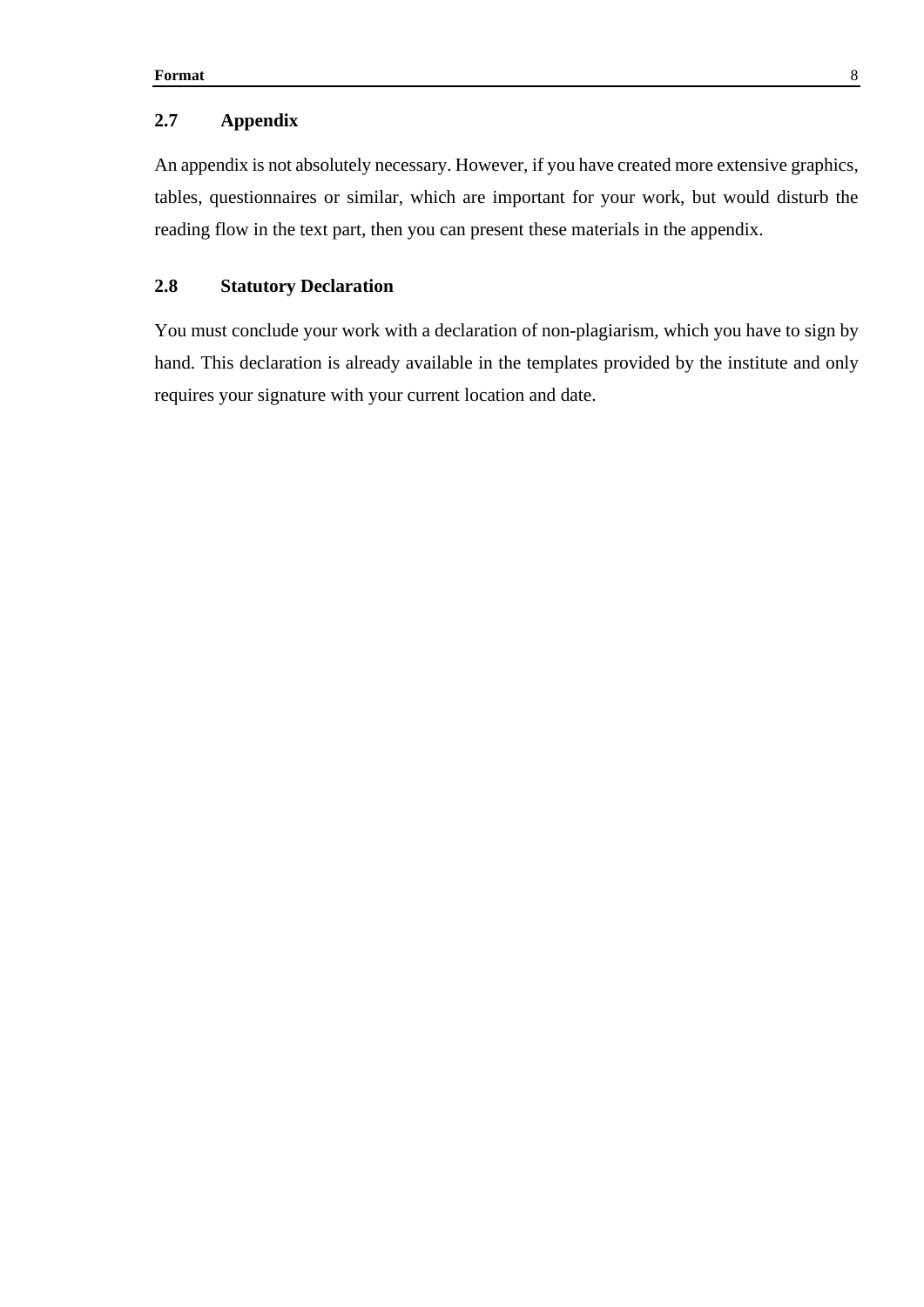# **3 Content**

True to the fundamental right of freedom of teaching and research, the institute-wide guidelines for you and your supervisor regarding the content of the paper are very limited. Only the structure of the introduction and the conclusion are given in the template of the institute. Please follow these guidelines, on the one hand they make it easier for the reader to get started and on the other hand created to meet the requirements of the different examination regulations.

Furthermore, please pay attention to the linguistic and logical comprehensibility of your argumentation and a scientifically correct use of language. Try to avoid long and difficult to understand nested sentences with more than 30 words wherever possible.

Components of any scientific paper include a definition and explanation of the central theoretical concepts and constructs of the paper, the current state of research, an explanation of the methodology used, and an evaluation and subsequent discussion of your findings. How you integrate these points structurally into your paper should be discussed with your supervisor. In most cases, the preparation of the theoretical foundations is found in chapter 2, the methodology in chapter 3, the presentation of the results in chapter 4, and the discussion in chapter 5, flanked by the introduction and conclusion in chapters 1 and 6.

#### **3.1 Introduction**

In the first subsection of the introduction, the relevance of the topic or the problem being dealt with is worked out and placed in a larger context. In the second subsection, you formulate the goal and distinguish it from other topics. Subsequently, you describe how you will further proceed in your work. Important term definitions are not part of the introduction.

#### **3.2 Concluding section**

In the first subsection of your conclusion, you should summarize the most important results of your work. Avoid describing the complete process of your work again in detail but limit yourself to a brief paragraph here. Rather, highlight the value you have created with your work in a comprehensive and easy-to-understand manner. In doing so, you should once again state the original problem and show how you addressed it in your work.

In the second subsection, point out the limitations of your work and derive a need for further research.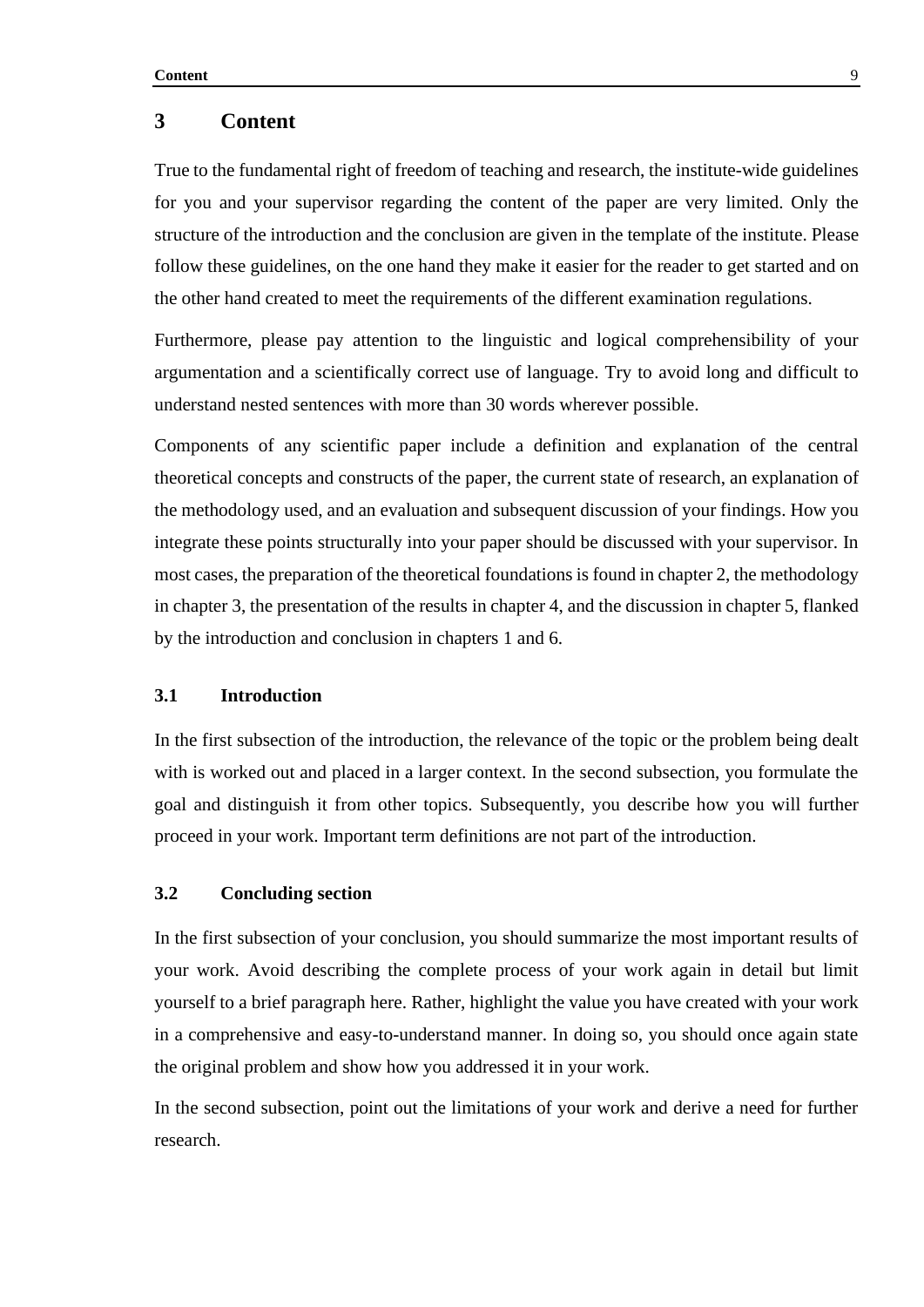# **4 Alternative: Journal-Style Thesis**

We would like to encourage students in the master's program with an interest in writing scientific publications to prepare their theses with the goal of publication in an international journal or conference. This is especially beneficial for those interested in pursuing an academic career or a PhD.

For this purpose, we offer an alternative form to the procedure described in chapters 2 and 3 of this guide, namely writing the project or master thesis in "paper style". When writing such a paper, the stylistic requirements of the selected journal or conference apply instead of the guidelines presented here. Only the cover page and the affidavit are to be inserted from the Institute's template into the thesis which will be submitted. If your examination regulations specify other mandatory components (e.g., an abstract), these must also be additionally included. Those interested in such a thesis should proactively approach their supervisor about this possibility.

The aim of this procedure is to give the students an insight into the scientific work that is as close to reality as possible. Accordingly, after the basic definition of the topic with your supervisor, you should from the beginning to the end take care that you do all the work necessary for a successful acceptance of the paper in the chosen journal or conference very carefully. This includes already the selection of the respective target journal or conference. The main thing to ensure here is that the chosen topic fits into the range of topics and methods of the chosen outlet.

In the case of seminar papers and project papers, the paper may be written with a view to publication both at a conference and in a journal. Table 4-1 includes the possible conferences, and Table 4-2 the possible journals.

#### Table 4-1: List of possible conferences

| European Conference on Information Systems (ECIS)          |
|------------------------------------------------------------|
| Hawaii International Conference on System Sciences (HICSS) |
| Internationale Tagung Wirtschaftsinformatik (WI)           |
| Pacific Asia Conference on Information Systems (PACIS)     |

Source: Original Figures

In the case of master's theses, submission to a conference is not possible. Accordingly, the possible target journals for master's theses written in paper style are exclusive to Table 4-2.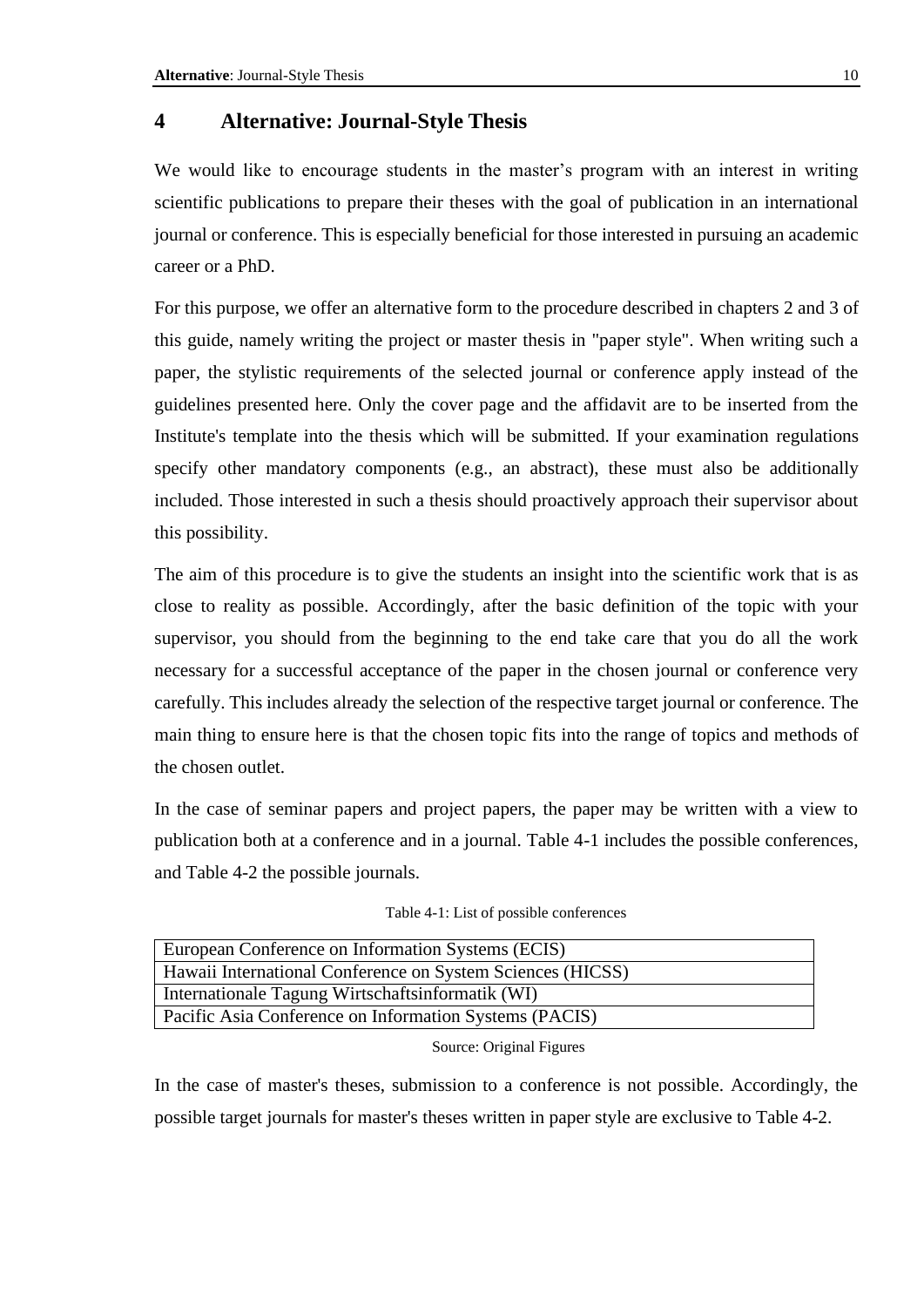| <b>ACM Computing Reviews</b>                                      |
|-------------------------------------------------------------------|
| <b>ACM Computing Surveys</b>                                      |
| <b>ACM SIGMIS Database</b>                                        |
| <b>ACM Transactions on Computer-Human Interaction</b>             |
| <b>ACM Transactions on Information Systems</b>                    |
| <b>ACM Transactions on Management Information Systems</b>         |
| AIS Transaction on Enterprise Systems                             |
| Artificial Intelligence                                           |
| Business & Information Systems Engineering (BISE)                 |
| Communications of the ACM (CACM)                                  |
| Communications of the Association for Information Systems (CAIS)  |
| Computer Supported Cooperative Work (CSCW)                        |
| <b>Computers and Operations Research</b>                          |
| Computers in Industry                                             |
| Data & Knowledge Engineering                                      |
| <b>Decision Sciences</b>                                          |
| Decision Support Systems (DSS)                                    |
| Electronic Markets (em)                                           |
| Group Decision and Negotiation                                    |
| Human-Computer Interaction                                        |
| <b>IEEE Transactions on Engineering Management</b>                |
| <b>IEEE Transactions on Software Engineering</b>                  |
| Information & Management                                          |
| <b>Information and Organization</b>                               |
| Information Systems (IS)                                          |
| Information Systems and e-Business Management                     |
| <b>Information Systems Frontiers</b>                              |
| <b>Information Systems Management</b>                             |
| <b>Information Technology and Management</b>                      |
| <b>International Journal of Electronic Business</b>               |
| <b>International Journal of Information Management</b>            |
| International Journal of Information Technology & Decision Making |
| International Journal of Knowledge Management (IJKM)              |
| <b>International Journal of Mobile Communications</b>             |
| Journal of Computer-Mediated Communication (JCMC)                 |
| Journal of Decision Systems                                       |
| Journal of Enterprise Information Management                      |
| Journal of Information Systems                                    |
| Journal of Information Technology Theory and Application (JITTA)  |
| Journal of the ACM (JACM)                                         |
| <b>MIS Quarterly Executive</b>                                    |

Table 4-2: List of possible journals

#### Source: Original Figures

For thistype of thesis, after selecting your target outlet, you will then need to follow the publicly available specifications of your chosen journal or conference. In addition to the formal requirements, this also applies to the content.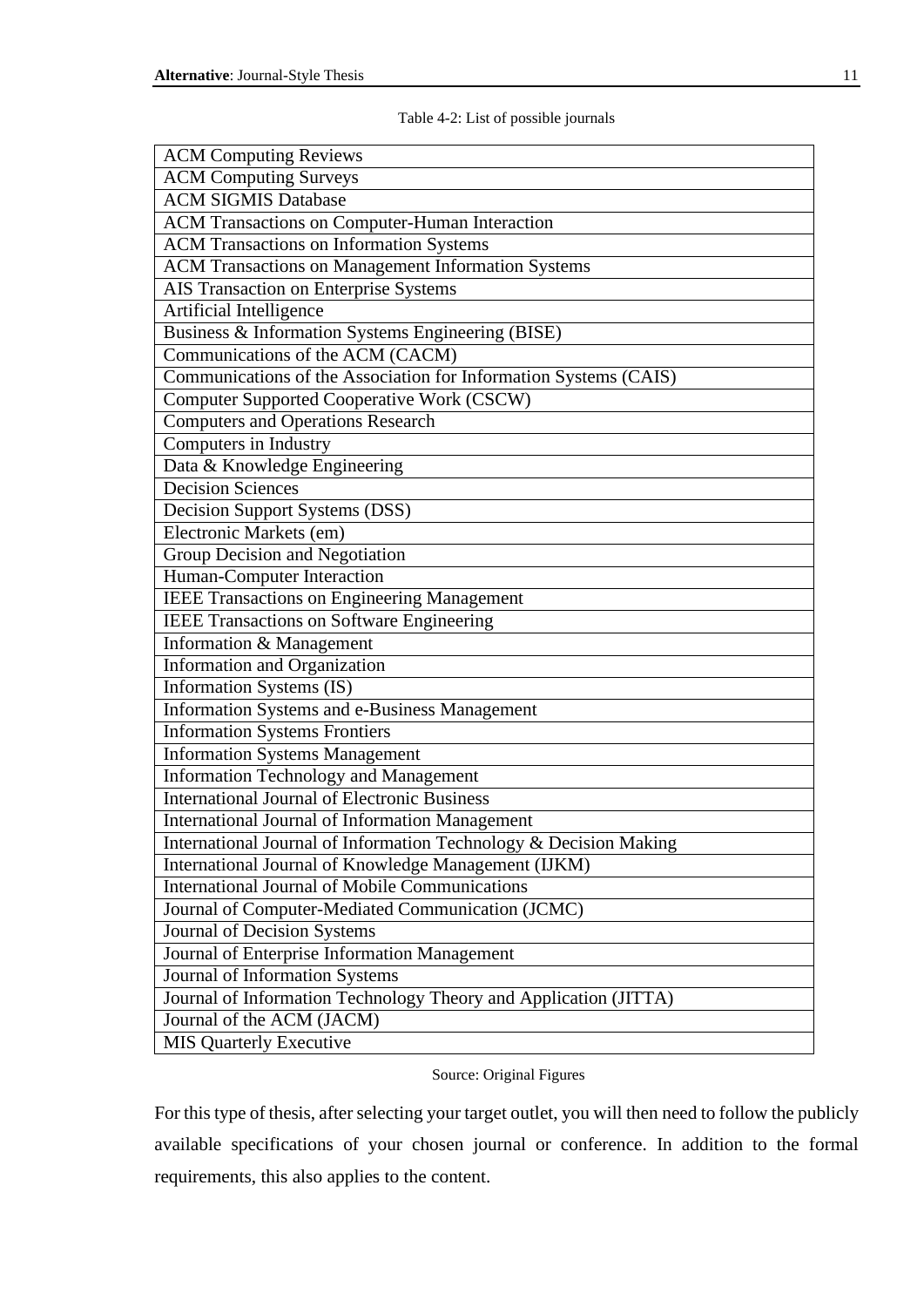After writing the paper, you must submit it in the target format, supplemented by the cover page, the affidavit and other components required by the examination regulations, bound with adhesive binding to the examination office or to the chair. The requirements of chapter 1 of this guideline still will also apply.

This version of your thesis will subsequently be graded and will also form the basis for a possible final presentation, if your examination regulations provide for such a presentation. In the case of very good papers, however, there is the possibility of submitting this paper to the selected target outlet with the student author as first author and with co-authorship of the chair. Here, the chair team provides active assistance in finalizing the submitted version, in writing the necessary accompanying documents (e.g., the cover letter), and in any review process of the journal or conference.

At the end of this process, you will ideally have a scientific publication in an internationally recognized journal or conference to call your own, in addition to your thesis or grade.